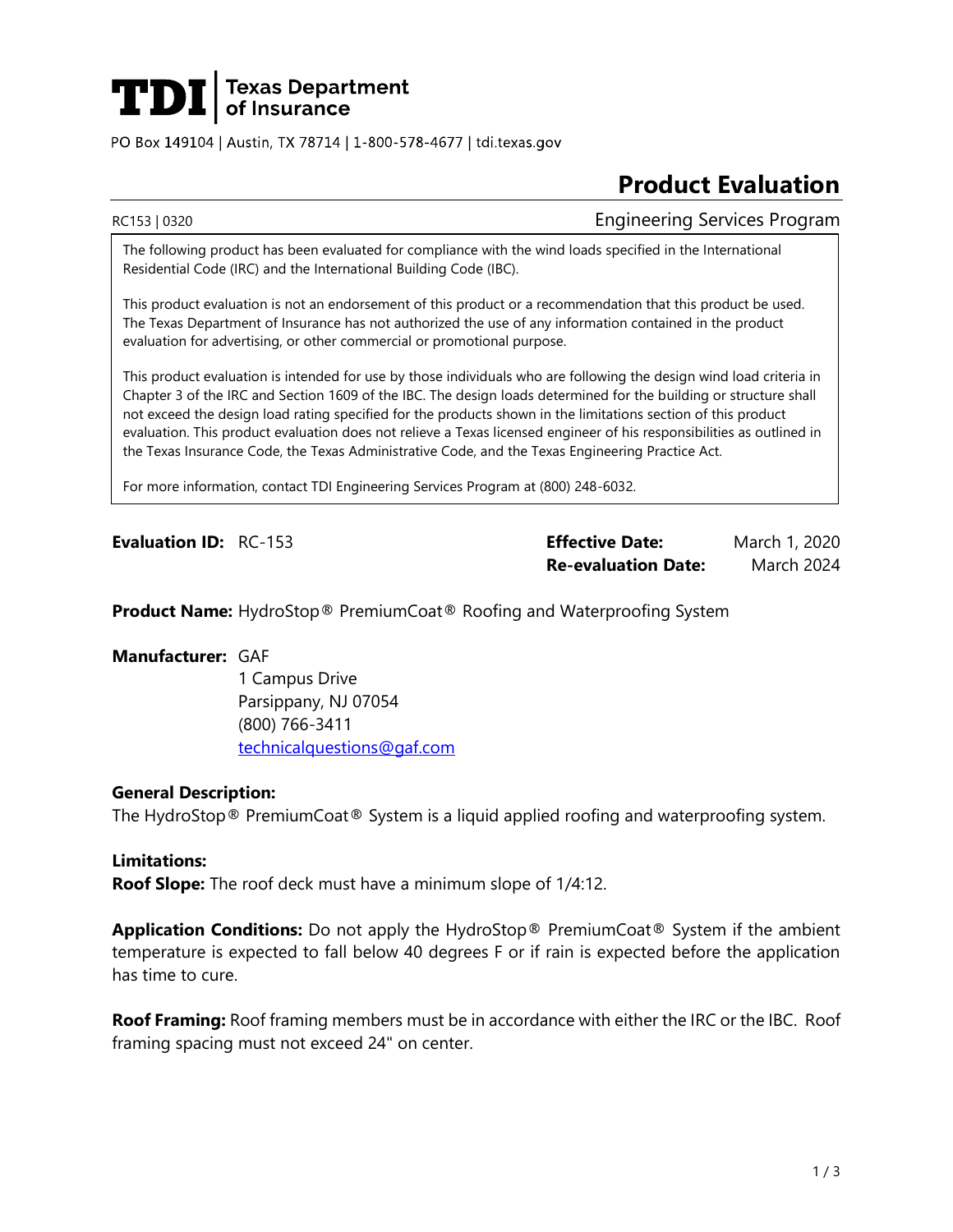**Roof Deck Attachment:** The roof deck must be secured to the roof framing to resist the required wind uplift pressures.

**Installation Over an Existing Roof Covering:** Installation of the HydroStop® PremiumCoat® System over an existing roof covering is not within the scope of this evaluation report. The HydroStop® PremiumCoat® System may be installed over an existing wood roof deck. The existing roof deck must be solidly sheathed and correspond to the assemblies listed below. The existing roof covering must be completely removed. Inspection of the existing roof deck must be made before installation of the HydroStop® PremiumCoat® System. The condition of the existing roof deck must be acceptable to receive the HydroStop® PremiumCoat® System before installation of the HydroStop® PremiumCoat® System can proceed.

# **Installation:**

# **HydroStop® PremiumCoat® System – General Installation:**

- Verify that the roof deck has the minimum required slope.
- Verify that the roof does not have ponding water areas.
- The existing roof covering must be completely removed.
- Inspection of the existing roof deck must be made before installation of the HydroStop® PremiumCoat® System.
- The roof deck must be smooth, clean, and free of loose particles, cracks, or projections.

### **Assembly No. 1A – Wood Deck**

### **Design Pressure Rating:** -67.5 psf

- **Roof Deck:** Minimum 15/32" plywood deck
- **Insulation:** (Optional). One or more layers, any combination, loose laid.
- **Cover Board:** Minimum 1/4" thick DensDeck® Prime Roof Board. Secured with Drill-Tec™ #12 Fasteners with Drill-Tec™ 3" Ribbed Galvalume Flat Plates. Apply the plates and fasteners at 1 per 1.33 sf.
- **Joint Treatment:** Apply first coat of the HydroStop<sup>®</sup> PremiumCoat<sup>®</sup> Foundation Coat to the wood roof deck joints at a rate of 1.25 gal/100 sf. Embed HydroStop® PremiumCoat® Fabric into the wet HydroStop® PremiumCoat® Foundation Coat, 6" wide at the wood deck joints and 12" wide at the perimeters. Apply a second coat of the HydroStop® PremiumCoat® Foundation Coat at a rate of 1.25 gal/100 sf to the joints and the perimeter. HydroStop® PremiumCoat® Foundation Coat and HydroStop® PremiumCoat® Fabric are applied with brushes approved by GAF. Rolling and spraying of the Foundation Coat is not permitted.